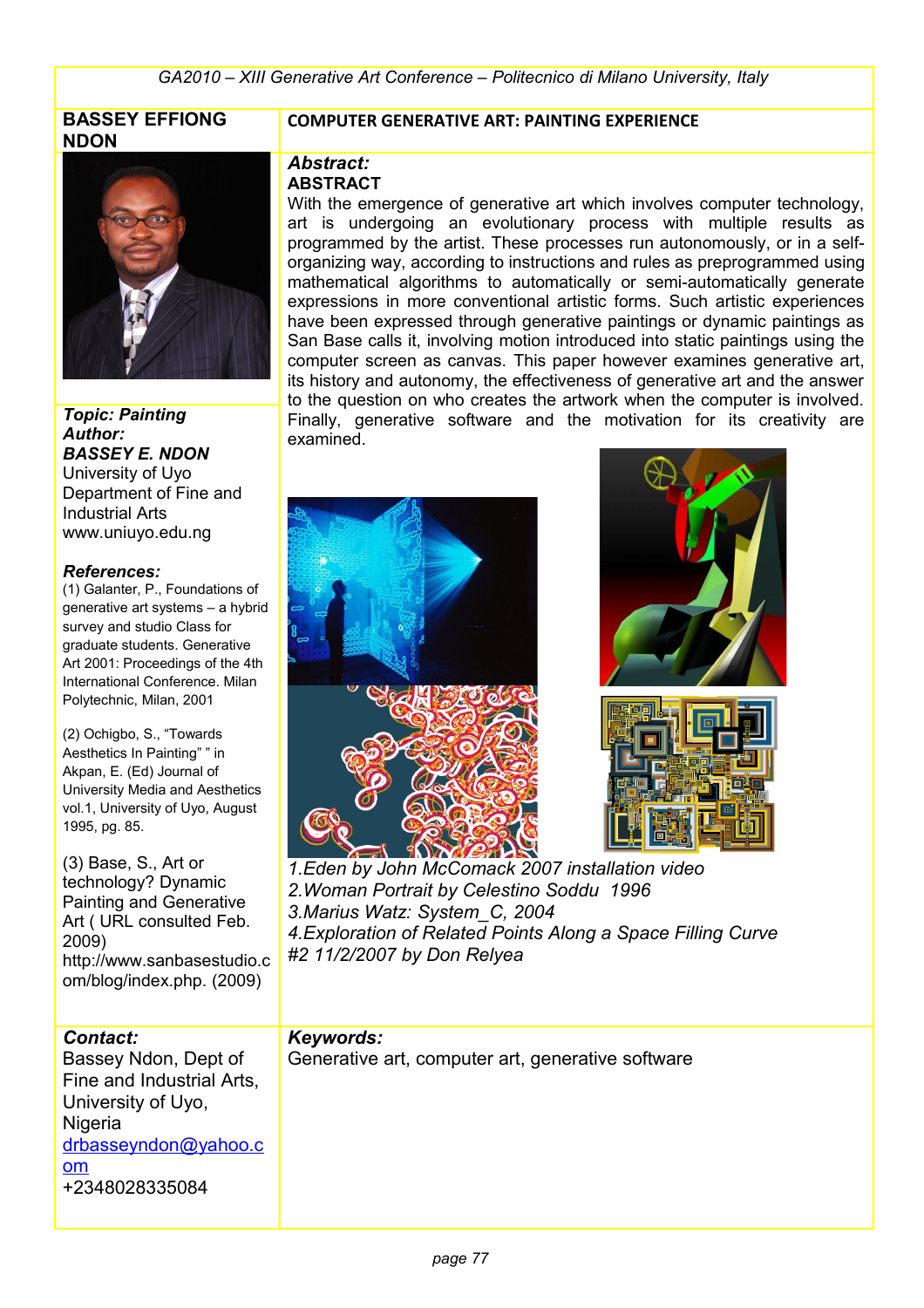# **COMPUTER GENERATIVE ART: PAINTING EXPERIENCE**

#### *BASSEY E. NDON University of Uyo Department of Fine and Industrial Arts www.uniuyo.edu.ng*

## **ABSTRACT**

With the emergence of generative art which involves computer technology, art is undergoing an evolutionary process with multiple results as programmed by the artist. These processes run autonomously, or in a self-organizing way, according to instructions and rules as preprogrammed using mathematical algorithms to automatically or semi-automatically generate expressions in more conventional artistic forms. Such artistic experiences have been expressed through generative paintings or dynamic paintings as San Base calls it, involving motion introduced into static paintings using the computer screen as canvas. This paper however examines generative art, its history and autonomy, the effectiveness of generative art and the answer to the question on who creates the artwork when the computer is involved. Finally, generative software and the motivation for its creativity are examined.

#### INTRODUCTION

There are of course different methods for art creation. Traditionally, the artist is the genius responsible for creating a work of art. The skills and motivation of the artist are decisive for the resulting art. However, some artists have experimented with this decisive role of the artist. Visual art also uses (semi-)randomness. For example the action painting of Jackson Pollock has the effect of basing the location where paint particles land on the canvas to semi randomness (the different directional forces working on the individual particle and the laws of gravity). This contrasts the traditional painter who carefully places his brush on a specific point on the canvas. As a result, chance art is often more abstract and less realistic. With the rise of the computer, the number possibilities to use chance and randomness exploded, and with the computer working more and more autonomous and without being controlled by a human artist, the term generative art was adopted. Of course it is still the human artist who supplies the computer with the algorithms that are used to generate art. Generative art can not only be music or static visual art (paintings), but also movies, poetry, 3d worlds and games, or complete (virtual) experiences.

# **WHAT IS GENERATIVE ART?**

Computers have invaded and expanded nearly every art form. From digital creation, recording, manipulation and distribution of music, to animation and film editing; from word processing to the instantaneous cueing of hundreds of complex lighting and scenery changes computer tools are there helping artists to make art.

It refers to any art practice where the artist uses a system, such as a set of natural language rules, a computer program, mathematics, a machine, or other procedural invention, which sets into motion with some degree of autonomy and self organization, contributing to or resulting in a work of art. The most common forms of generative art are graphics that visually represent complex processes, music, or language-based compositions like poetry. Other applications include architectural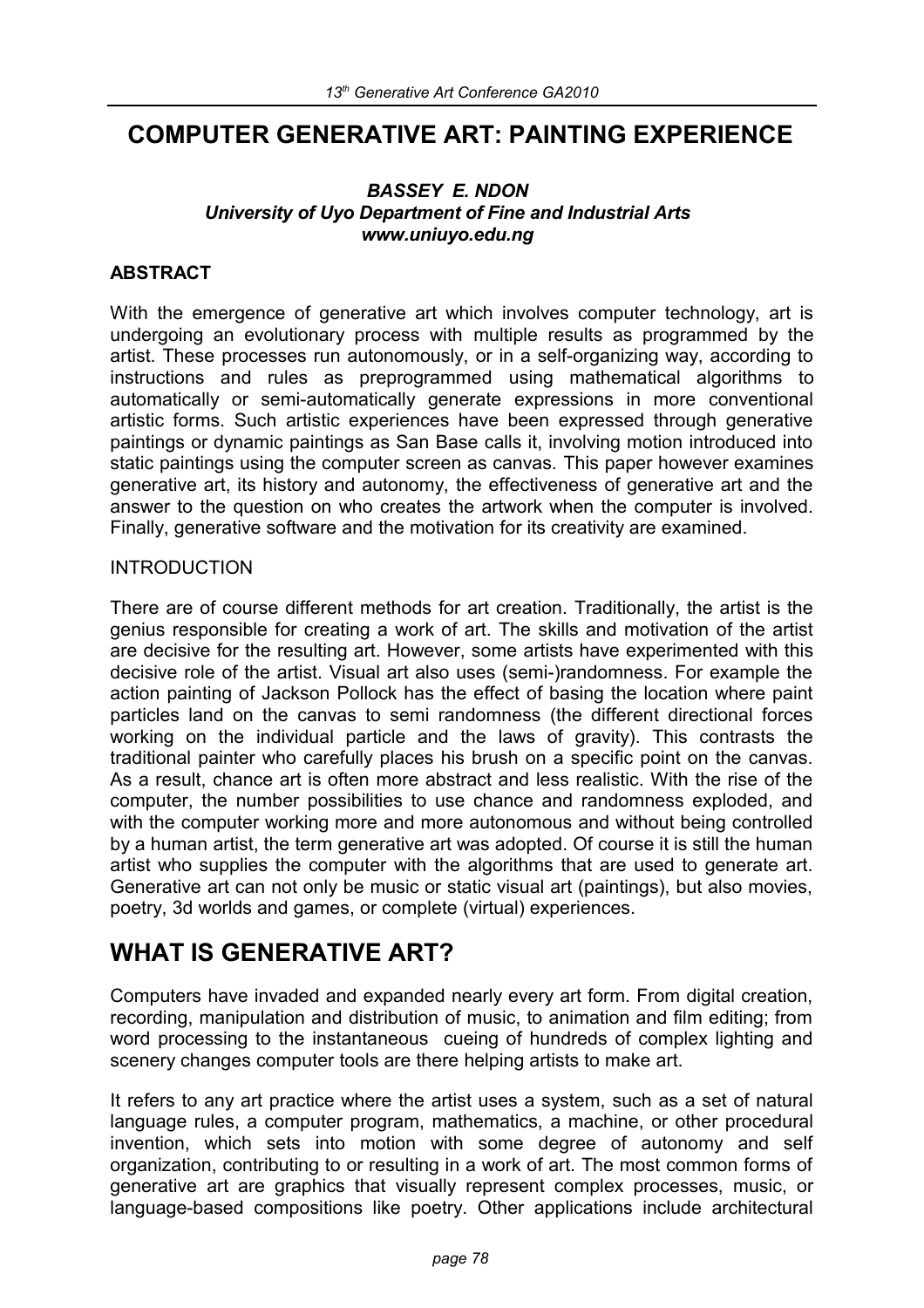design, models for understanding sciences such as evolution, and artificial intelligence systems. Some authors call it computer generated art, computer generated software art, dynamic painting, algorithm art, or just simply generative art. The term generative art does not describe any art-movement or ideology. It's a method of making art. The term refers to how the art is made, and does not take into account why it was made or what the content of the artwork is. (Wikipedia)

Some generative art operates completely autonomously, while some generative artworks also incorporate inputs from a user, or from the environment. The work is usually automated by the use of a machine or computer, or by using mathematic or pragmatic instructions to define the rules by which such artworks are executed (Zanni 2008). System usage is identified initially as a key element in generative art. This leads to the adoption of complexity, order and disorder as efficacious organizing principles in the comparison of several generative systems of art. The trace of definition of generative art is the preference the artist establishes in a system that can generate a number of possible forms, and better than a single terminated form. The artist's role is to build, begin or merely select the frame of procedures to generate possible expressions and, for this, the visual aspect may or may not be determining.



Plate 1. Eden by John McComack 2007 installation video

Also in defining generative art, John McCormack adds the influence of biology and emergent behaviour and in particular the terms 'genotype' and 'phenotype'. He argues that software can be seen in terms of' genotypes' (DNA in cells) as machine code and 'phenotypes' (the higher level form of behaviour) as what happens when it runs. The programmer would set the parameters that defined the fitness, and the software would evolve 'autonomously'. Put simply, McCormack generalizes that the authoring process is directed towards a genotype as the specification of a process, and when this process is executed it generates the phenotype as the 'experience of the artwork' (in Brown 2003). It is worth noting the elevated position of the artist in this description as responsible for the DNA of the artwork in the perpetuation of a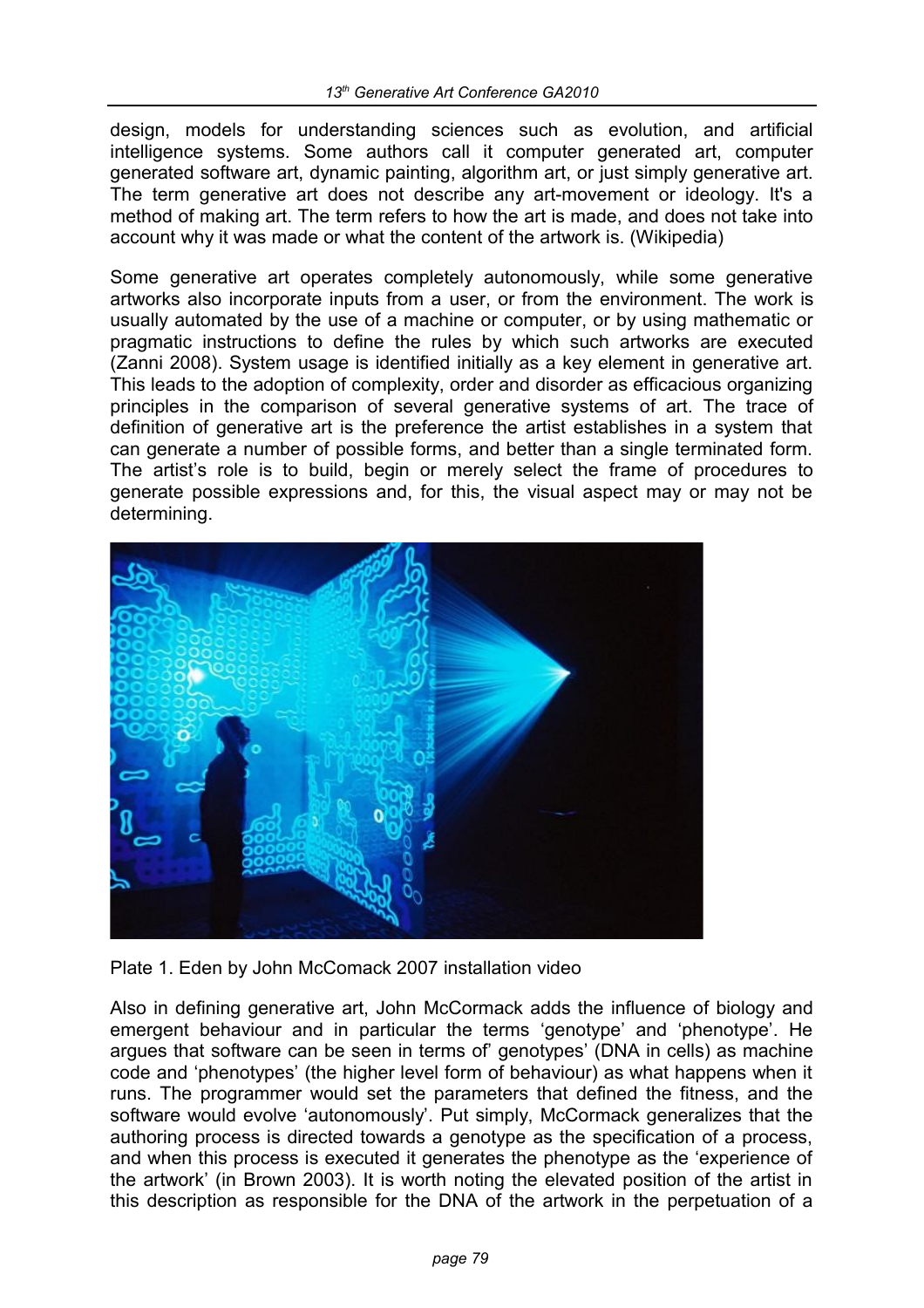'creationist' myth. Clearly other external factors are at work in creative production in art and life.

EVOLUTIONARY NATURE OF GENERATIVE ART.

In generative art multiple results can be produced by using some kind of generating system. Generative" simply directs attention to a subset of art, a subset where potentially multiple results can be produced by using some kind of generating system. Ward (2005) defines Generative Art as a "form of geometrical abstraction in which a basic element is made to ' generate' other forms by rotation, etc. of the initial form in such a way as to give rise to an intricate design as the new forms touch each other, overlap, recede or advance with complicated variations."

Jalbert (2008) while examining generative art and the specific function sees the intent of generative art as that which gives awareness to evolution. He defines generative art as art where the main technique of development within a piece or series of pieces is an evolutionary process, like biological or physical evolution, or the evolution of ideas. Generative art forms are new and they generate or go through an evolutionary process. This might mean that the intent of the work is to make evolution the primary message. Evolution involves a complex process of development with many possible influences. Much of art involves generative processes of development, selection of work for various reasons. These reasons include everything from emotional impact, to beauty, to commercial appeal, to personal fulfillment, to social propaganda, and more.

#### GENERATIVE ART IN HISTORY

Generative art had been in history and in other art forms like architecture, music or poetry. In music, Riedel and Ihmels (2004) generative art was utilized in classical music. Wolfgang Amadeus Mozart developed a "musical game of dice" that contained most of the elements that today are associated with generative tools.The piece carries the explanatory title "Composing waltzes with two dices without knowing music or understanding anything about .composing". In aleatoric music, from the Latin "aleator" (the dice player), the principles of chance enter into the composition process. At the same time, it is interesting to observe that this way of working appears not only in connection with a certain genre, but has in fact established itself in nearly every area of artistic practice as music, literature and fine arts.

Marius Watz agrees with Philip Galanter view that works with generative qualities can be found throughout art history and these he describes as computer-based works created from the 1960s till date. He considers much of the work in abstract painting and sculpture done in the 1960s as essential for the understanding of generative art. For the term generative art to have any meaning when applied to a given work, the aspect of generativity must be dominant in the work. Many computerbased art projects have generative elements, but are not concerned with generative systems as an end result. In these days generative art is typically connected with software-based abstractions. (Watz 2007).

Historically, artists working with generative art in the 1960's and 1970's were typically professional artists, working within the art world. The movement from the mid-1990's was dominated by autodidacts, coming from fields outside of art (design and music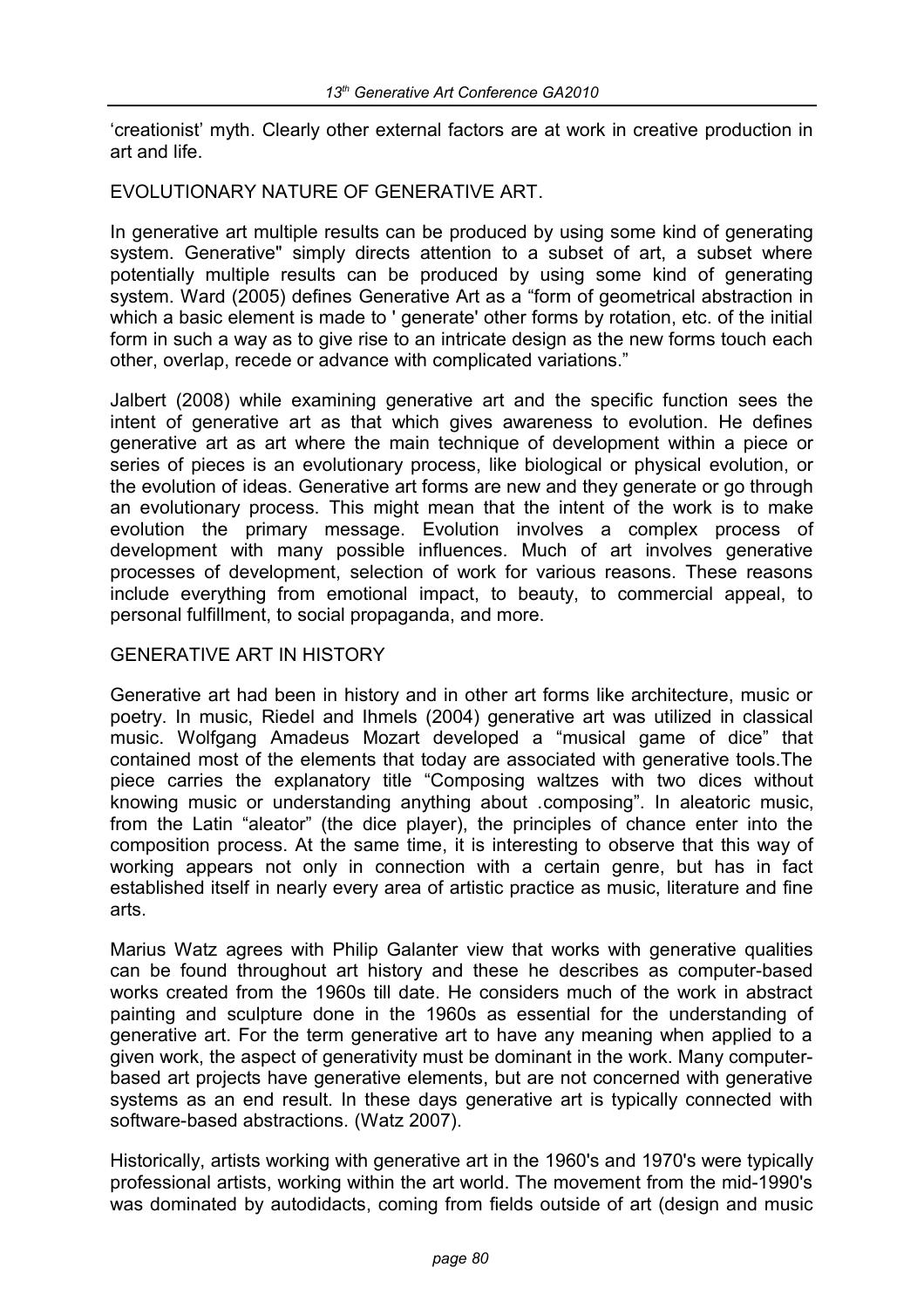in particular) or taking up code by accident. Supported by a strong electronic music scene and an emerging VJ culture, many artists found a home outside the mainstream art world and hence felt closer to the pop culture. The 1990's also saw a rise of the designer as author, with free experimentation becoming popular. With the emergence of tools like Flash and Director and new media like the web, such experimentation was the only way to find the boundaries of what was possible.

Celestino Soddu describes his last projects of generative art in the Woman Portrait Generator. WPG is able to generate an endless sequence of 3D models of a woman's portraits; each one is different but belongs to the same idea. An example of this is Woman Portrait in Plate 2. "As Picasso has repainted Velasquez and has referred to the African sculptures, so I tried to repaint Picasso with a generative art project able to generate a sequence of woman's portraits each one different and unpredictable, but recognizable as Picasso and, also, as belonging to my interpretation of these portraits" (Soddu 2000). Unfortunately African artists have not explored this new medium in the  $21<sup>st</sup>$  century perhaps owing to latest advancement in computer programming language and illiteracy in computer art. This paper however seeks to inform and motivate artists to venture into this field of arts.



Plate 2: Woman Portrait by Celestino Soddu 1996

[http://www.generativeart.com](http://www.generativeart.com/)

GENERATIVE ART OF PAINTING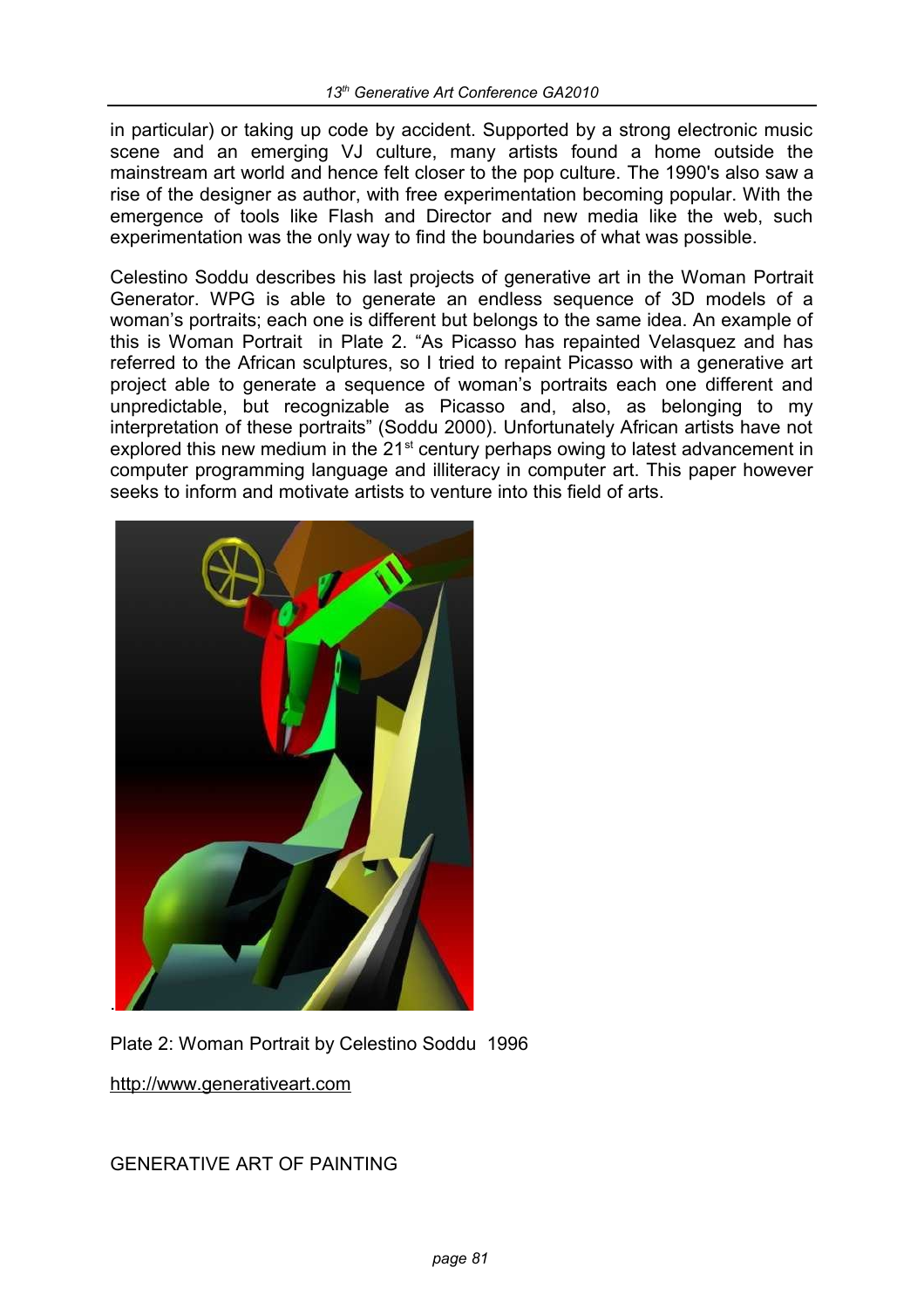Painting is the "oldest and one of the most versatile forms of two-dimensional expression". There are as many different styles of paintings as there are painters. Some of the painting media used most often are oil, watercolour, tempera, gouache, fresco, enamel, and acrylic. More recently artists are exploring new media in digitization and photonics for various innovative concepts. It is important to note that the artist can use various tools that depict colour to meet his aesthetic needs. Usually, the painter uses paint of possibly different colors and distribute it on a canvas using a brush. The painting process is a process over time in which parts of the canvas get colored with paint one by one. The skill and motivation of the painter determines the color of the paint and the placement of paint on the canvas. The painter moves the brush to create shapes on the canvas, and the shape of the brush has influence on the shape of the paint on the canvas. (Olthof 2009).

Painting is static using paints on canvas and other tools and media. .However, with the emergence of generative art which involves computer technology, motion is introduced into these static paintings using the computer screen as canvas. . As art involves rhythm and movement, it is imperative to say that generative art follows such principle, not being bound by time or space but generating itself into a realistic paradigm and a shift into the future. This is the case of screen savers, visualizations of Windows Media Player. In the case of the of the visualizations of Windows Media Player, some of the works take abstract forms of painting. Often the quality of the images in modern games can compare well with many works of painter-realists.

Commenting on Generative art on Painting, San Base calls it Dynamic Painting.

""I'd like to highlight another example of a new art trend: the dynamic painting. Unlike 3D images created by many computer artists, my paintings are composed of abstract images in the state of perpetual never repeating transformation. The overall idea of the painting remains unchanged, while the computer introduces continuous variations, resembling an artist at work. The colors and shapes go through the changes and the image slowly flows and transforms. The traditional painting has acquired the dimension of time. This creates an extraordinary show since at any moment in time the painting is different, and catching even a glimpse of it, one becomes completely engrossed in the experience. (Base 2009)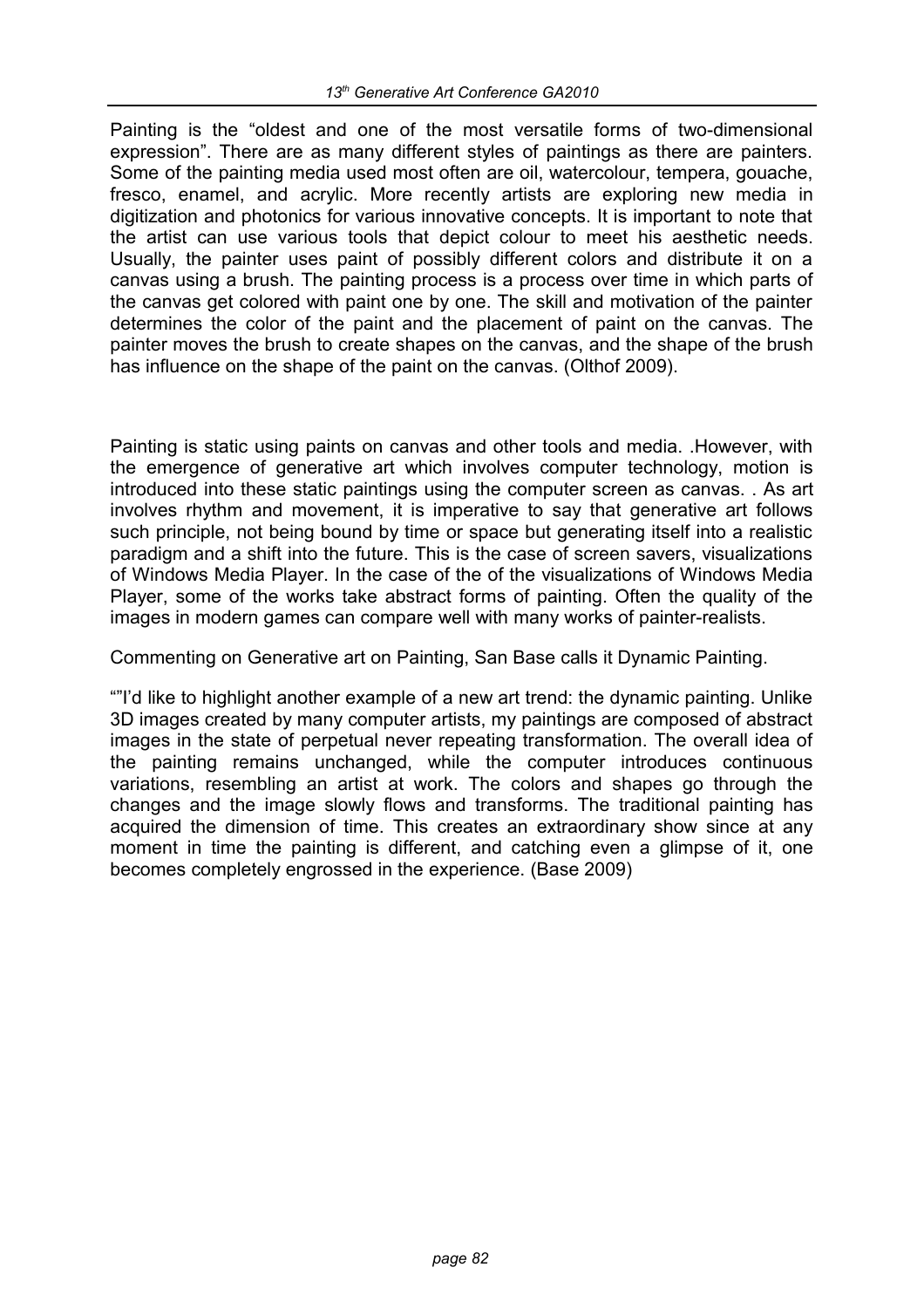

Plate 3: Marius Watz: System C, 2004. http://systemc.unlekker.net/

# WHO CREATES THE ART? THE ARTIST OR THE COMPUTER?

The question often arises, who creates the art? The artist or the computer? The computer cannot create anything at its will and it doesn't embody any creativity. It's just a tool that works according to a predefined algorithm. The dynamic painting could have many varying parameters that the computer can change to create new instances of a painting. However it can't create anything on its own.

Art forms like painting and drawing have always stressed intuition combined with skill, so that the work is created as a flow. In that sense, surprise is certainly an element The creative process is usually about an irrational moment of transubstantiation, an amazing moment indeed. What is different is the way that generative systems are chaotic, meaning that the artist does not control them completely. They are created and choreographed by the artist, but once set in motion unforeseen properties emerge.

Clavin (2007) gives a more vivid picture of this as he says,

"People have said to me that if I build a machine that creates music or art, what role do I play in the final product? Who is the artist? The art process that I am involved with is the design and implementation of algorithms. When I was at the International Computer Music Convention in 1993 (Tokyo), a panel of composers declared that algorithmic composition was not a valid form of art because the composer was not in control of the music or sound being generated. They didn't understand what the art process was. The art process was the composer creating the algorithms that created the music or sound. Creatively designing algorithms, even when there is random input that affects the algorithms output, is a very valid art form. To answer the question: Who is the artist when the final product is unpredictable and beyond the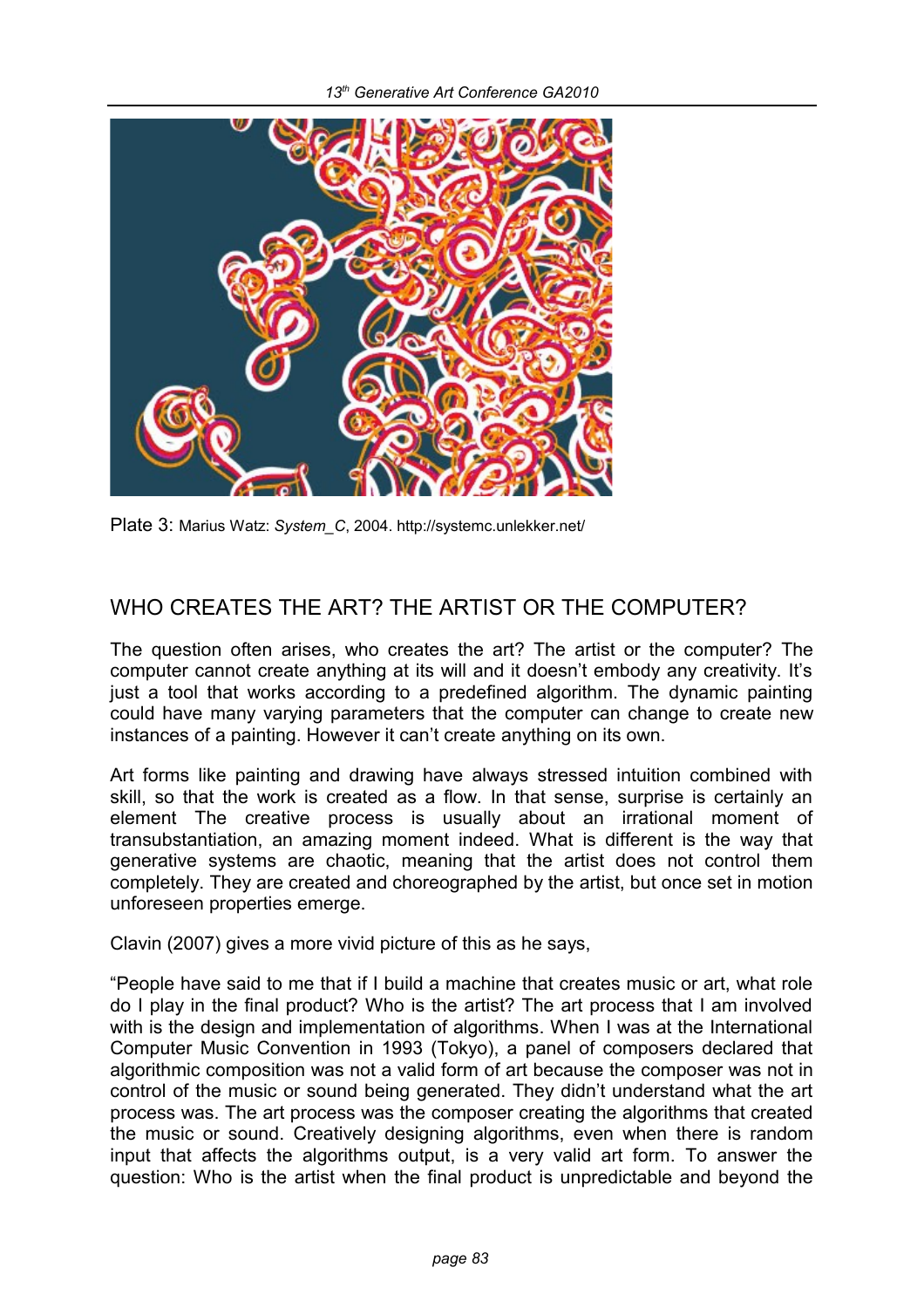direct control of the artist? My feeling is that the composer or artist who designed the algorithmic system is the composer or artist for all possible outcomes of that system.

Base (2009) speaks on the new direction of painting,

"Looking at a dynamic painting might create the perception that you see purely the fruits of a computer's imagination. The endless variations of colors and shapes make it hard to believe that a person has devised such a complex scheme. Some of the paintings are so good they are worthy to be printed on a canvas and to be displayed in the best galleries throughout the world. On the other hand, it is the unpredictability and dynamics that make dynamic painting so attractive. A unique image teases your imagination and in a few moments it fades only to give a way to other astonishing picture. One can always expect something new and unusual from a dynamic painting. Art critics will be arguing about the art status of the dynamic paintings for years to come. This direction is new and eccentric.

Towards the end of the 1800s, a dramatic shift occurred in the art world. At the cutting edge, slavishly copying subject matter was replaced by increasing abstraction, which during the 1900s led to movements of purely abstract work, entirely free from recognizable elements. The bug of abstraction has now taken hold in the world of illustration, often as self-initiated fine art-oriented projects, but increasingly as paid commissions. Technology has its part to play, with the tools required for truly generative, organic art now in the hands of the typical designer. However, people – both creators and audiences – are the driving force" (Grannell, 2009)

#### HOW EFFECTIVE IS GENERATIVE ART?

For a painting to be effective, Ochigbo (1995) says, it has to employ a good ideal of manipulation of some of the aesthetic principles displayed in good measure. The manipulation of these elements determines the unique reaction of the individual to a unique image."

Is generative art effective? Does it fulfil aesthetic principles? Yes! Generative works of art has aesthetic properties of beauty and idea. Soddu (2000) sees Art as a creative process through a scientific approach. With Generative Art we can approach, directly, the complex paradigm of proportions and logic. So we can directly design the Beauty, or better our idea of beauty, before the realization of each single possible artificial event. This is the heart of the generative approach. Generative Art works for beauty, in the sense of the humanistic approach of the Renaissance, because the generative code is the real structure of the idea. It defines how to bring together all the parts and the dynamic relationship among these parts in the evolution of complexity. The generative project defines what the law of proportion is and which logic the dynamic evolution will follow. All the events that this code can generate will be, in a humanistic sense, beautiful, or, if we prefer, will belong and represent our Idea of the world.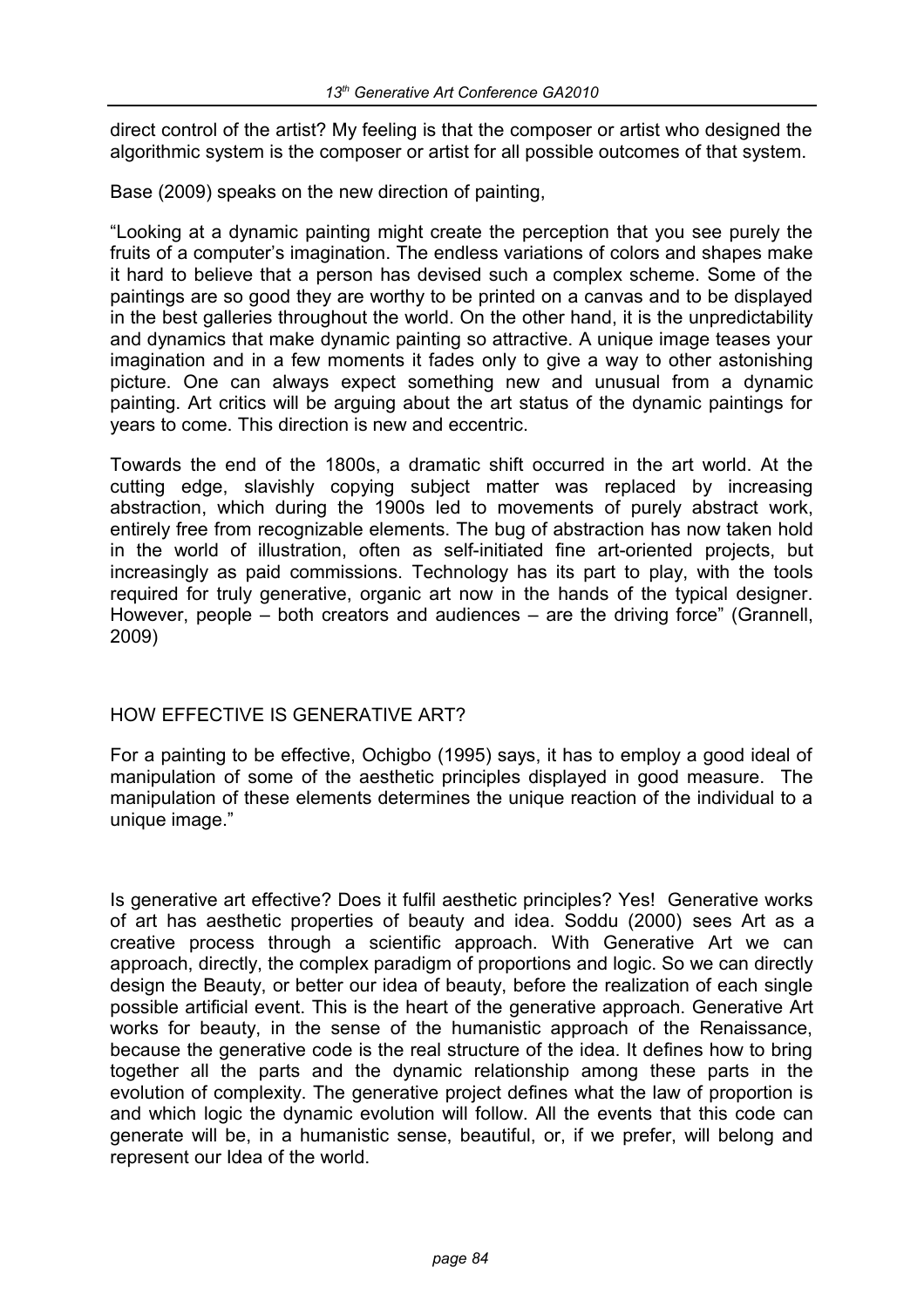Began Soban, a generative artist describes his art as entirely computer generated and based exclusively on aesthetic ability of mathematics. His works are results of the autonomous process supported by computer programs he developed using Visual Basic. "The algorithms are my creative challenge and the emerging images my artist's emotion. This is my way of doing generative art" Soban (2002). Although skeptics may contest the right of cyber arts (digital arts) to aesthetic legitimacy, it does not diminish its right to originality. It has become necessary to investigate the role of art education in the digital divides, as a matter of fact cyber arts derives its very artistic legitimacy from humanistic significance irrespective of its scientific tools.

Marius Watz examines the reasons why artists may be attracted to generative work. Some want to explore scientific issues in an artistic context, some are looking to create solutions not possible in traditional animation or interaction design, others are interested purely in form and structure. "I know several artists (including myself) who would say that code is the only way they can express their aesthetic ideas. The computer is the great democratizer, as it removes the need for manual skill. I also think the recent trend of generative visual performance systems is important, since it points to an effort to create visual instruments that have the same potential for expression as their musical counterparts." (Watz 2005).

Also Galanter (2003) opined that generative artists could explore form as something other than arbitrary social convention. Using complex systems artists could create form that emerges as the result of naturally occurring processes beyond the influence of culture and man. Generative artists could demonstrate by by compelling examples reasons to maintain faith in the ability to understand the world. The generative artist may remind us that the universe itself is a generative system. And through generative art we regain our sense of place and participation in that universe.

#### THE AUTONOMY OF GENERATIVE ART

Much of the work in the field of generative art stresses issues of unpredictability and autonomy rather differently. In seeking to clarify what constitutes generative art, Philip Galanter's definition is much cited and positions generative art as broadly rulebased:' Generative Art refers to any art practice where the artist uses a system, such as a set of natural language rules, a computer program, a machine, or other procedural invention, which is set into motion with some degree of autonomy contributing to or resulting in a completed work of art.' (Galanter 2003)

According to Wikipedia.com, to meet the definition of generative art, an artwork must be self-contained and operate with some degree of autonomy. Generative art is a system oriented art practice where the common denominator is the use of systems as a production method. An artist or creator will usually set down certain groundrules or formulae and/or templates materials, and will then set a random or semirandom process to work on those elements. The results will remain somewhat within set limits, but may also be subject to subtle or even startling mutations. The idea of putting the art making process in the place of a pre-generated artwork is a key feature in generative art, highlighting the process-orientation as an essential characteristic. Generative artists such as Hans Haacke have explored processes of physical and biological systems in artistic context.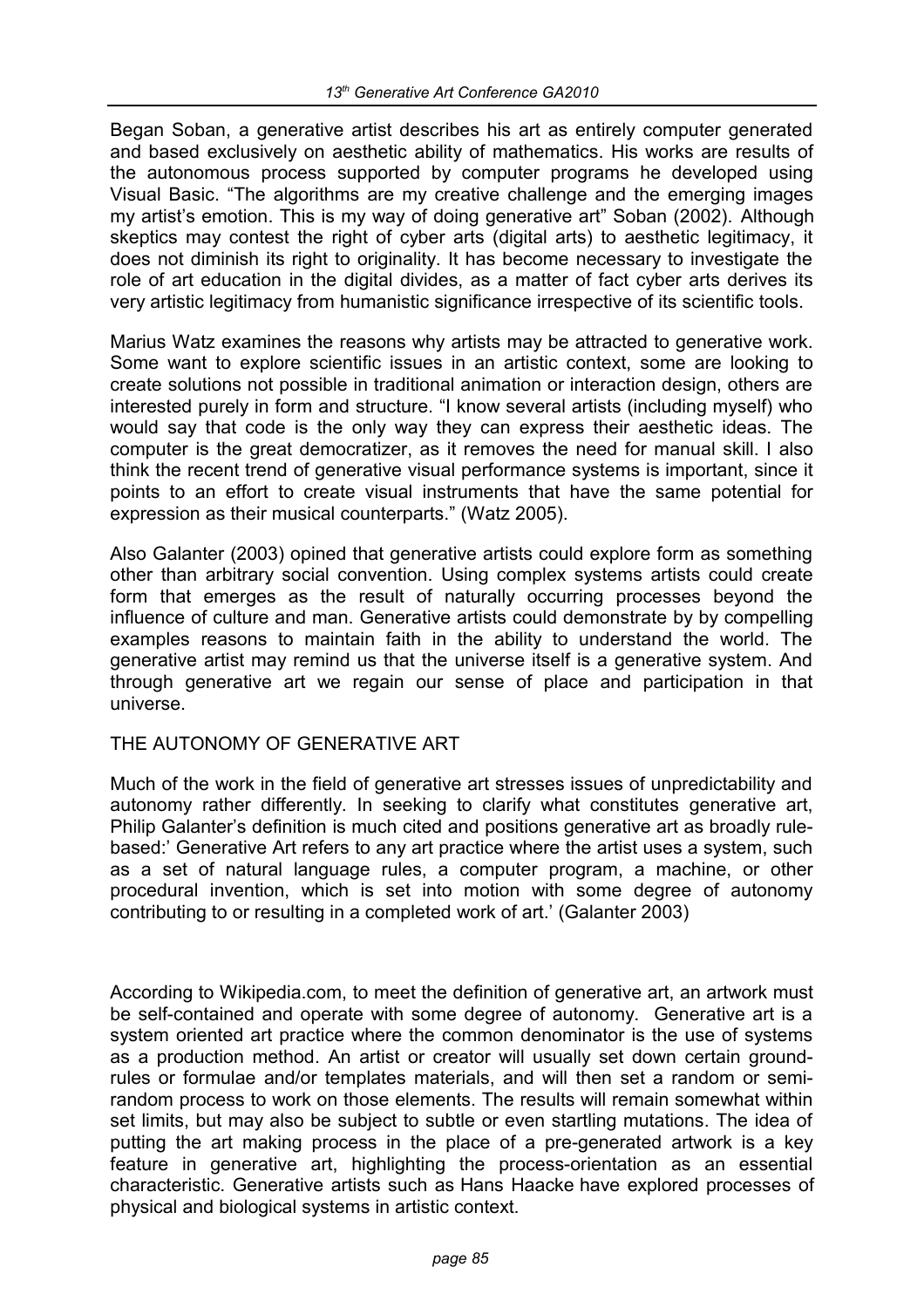Generative art can also evolve in real-time, by applying feedback and generative processes to its own created states. A generative work of art would in this case never be seen to play in the same way twice. Different types of graphical programming environments (e.g. Max/Msp, Pure Data or vvvv) are used in real-time for generative audiovisual artistic expressions for instance in the Demoscene and in VJ-culture. Artificial intelligence and automated behavior have introduced new ways of seeing generative art. The term behavior is particularly useful when describing generative qualities in art because of the associations to biology and evolution, for example with the virus models used by the digital artist Joseph Nechvatal. Autopoiesis by Ken Rinaldo includes fifteen musical and robotic sculptures that interact with the public and modify their behaviors based on both the presence of the participants and each other.

Automating the processes exactly that an artist does while creating a piece of artwork is nearly an impossible task, says Don Rylea. Artists typically are inspired by a variety of things and their creativity generally follows intuition more than a set process. Differences in how artists perceive their subject matter and the choices they make while rendering their works create endless controlled variations in output. The best we can hope to do with a computer emulated artist, process is going to be an approximation of a set of potential artist creative paths that lead to a graphic result.

## GENERATIVE SOFTWARE

Software refers to a computer program and the resources related to it that acts upon the hardware of the physical machine components and machine. In more detail, this means software includes not only the instructions written in a particular language as the program, but also the other materials required for it to run, that are usually combined for distribution. Hardware is worked upon, and software performs the work. This link to performance also clarifies something about the use of the term 'software art', in describing not merely software used to produce art, but the software itself as the artwork. In other words, the programmers put the pre-existing hardware to work, in a similar way to artists producing concepts and manipulating materials in more traditional forms.

Roncoroni (2007) says, "True emergence, in digital generative art, can be obtained opening the parameters of the processes: it is the user or the programmer who, manipulating data and variables, actually brings the emergent qualities that algorithms don't possess by themselves. The true value of generative art does not consist in the infinite variety of forms or sounds that is possible to generate, but in the design of the process itself, that is software, which goal is to let its users take advantage of its ideas to enhance their creativity".

Software as material is always liquid, potentially intelligent, interactive and constantly changing. The only way to approach such a medium is as a sum of processes and interactions. Generative art and design describes a process-based practice, where the artist enters into collaboration with the machine, describing aesthetic qualities in terms of rules and instructions. Random factors are allowed for in order to produce organic behavior. By combining rational/scientific principles with subjective/aesthetic choices, new and unexpected products are created. The results are dynamic forms and processes through which we gain a new understanding of the world around us, as well as a new and dazzling source of aesthetic experience.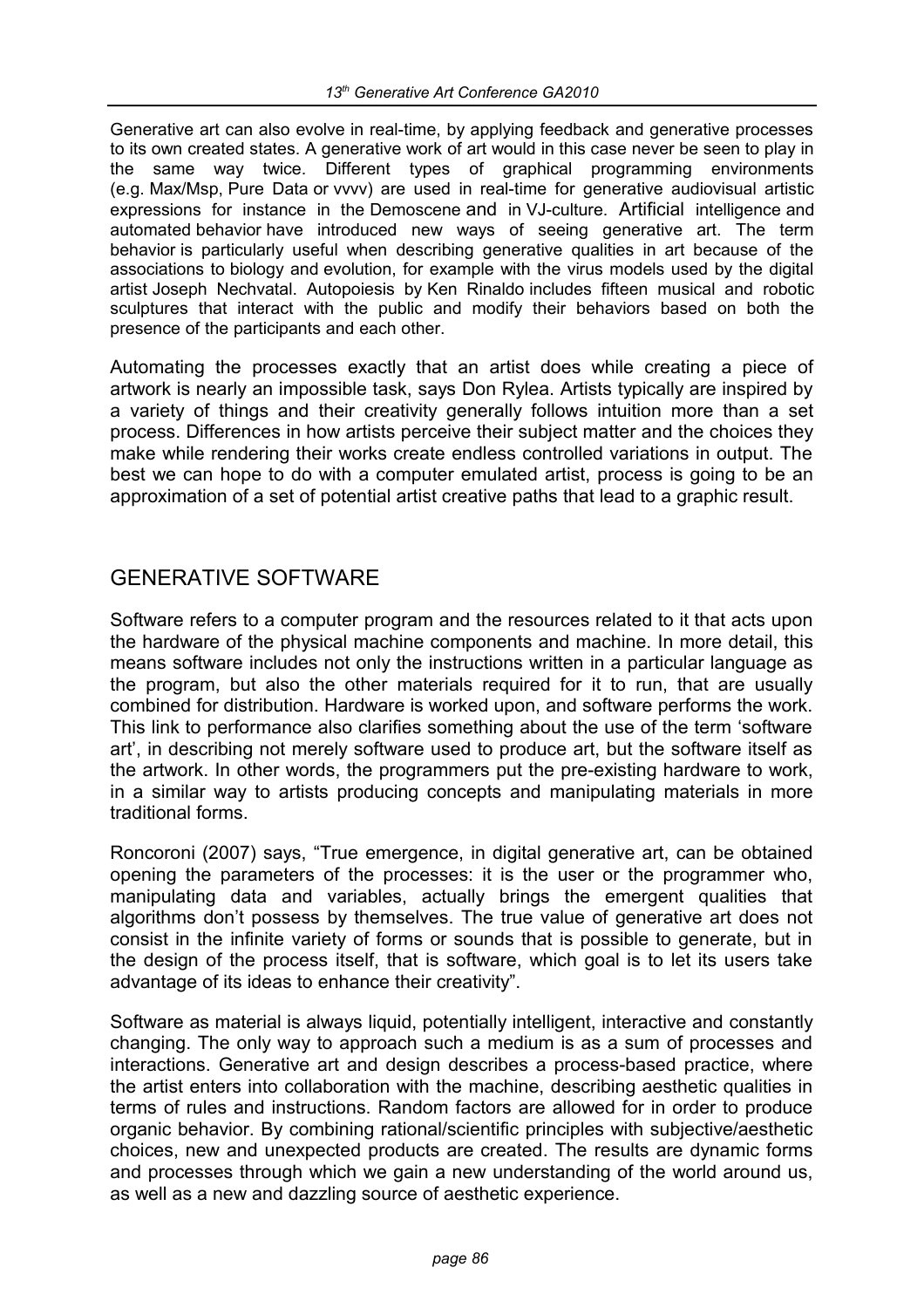New ways to approach the reality also mean new ways to understand the use of the tools. Tools are not neutral; each software imposes limits and rules to the user that determines the result. Functionalities that can be observed in different design software have been implemented by software designers and programmers to satisfy needs and standardized uses. But computers are not just a new tool, it's a new medium, it generates new possibilities.

Following Cox (2007) observation, creative endeavour is seen to be programmable, and is considered in terms of its execution. The use of executable formal instructions makes explicit the idea of software as potential literature (or art), whether running on a computer or not. Indeed all conventions of writing and reading, of both text and code, have in common that they are part of a set of abstract (coded) systems of input and output.

Roncoroni (2007) sees it differently when he said that the appeal of generative art begins in the emergent and dynamic quality of complex systems. Many digital artists argue that the self organization and the chaotic indeterminism that belongs to natural complexity can be digitally simulated and reproduced using techniques such as Cellular Automatas or L-Systems. His generative program of which he designed, GDesign is a 2D/3D free generative art application for Windows. With GDesign one can interactively build, test, and edit complex models using DOL, Stochastic and Parametric LSystems, mixed up with some Cellular Automata techniques. The artist creates, edit, build and preview huge 2D and 3D objects with extended LSystems and Artificial Life tools and also builds organic forms, architecture models. It has generative 3D image processing filters and it is good for architecture, design, art and art education. With this application, one can use special symbols, macro, functions and Subsystems to edit and control very complex objects, link interactively 3D objects to symbols, and use Ovary and 3DMax prebuilt scripts. Also it is easy to change or set parameters and parts of the system in real time, and to use automatic behaviors and bitmaps to apply special effects to systems.

Other generative software includes:

- The Java-based *Processing* which is probably the most used platform for Generative Art. It is an "open source programming language and integrated development environment (IDE) built for the electronic arts and visual design communities".
- Nodebox A Python based alternative to Processing. The new version 2.0 is finally available on Windows.
- vvvv is "a toolkit for real time video synthesis". Not only video vvvv also handles audio and static images quite well.
- PureData a "real-time graphical dataflow programming environment for audio, video, and graphical processing."

SourceBinder is a node based visual development environment for Flash 10.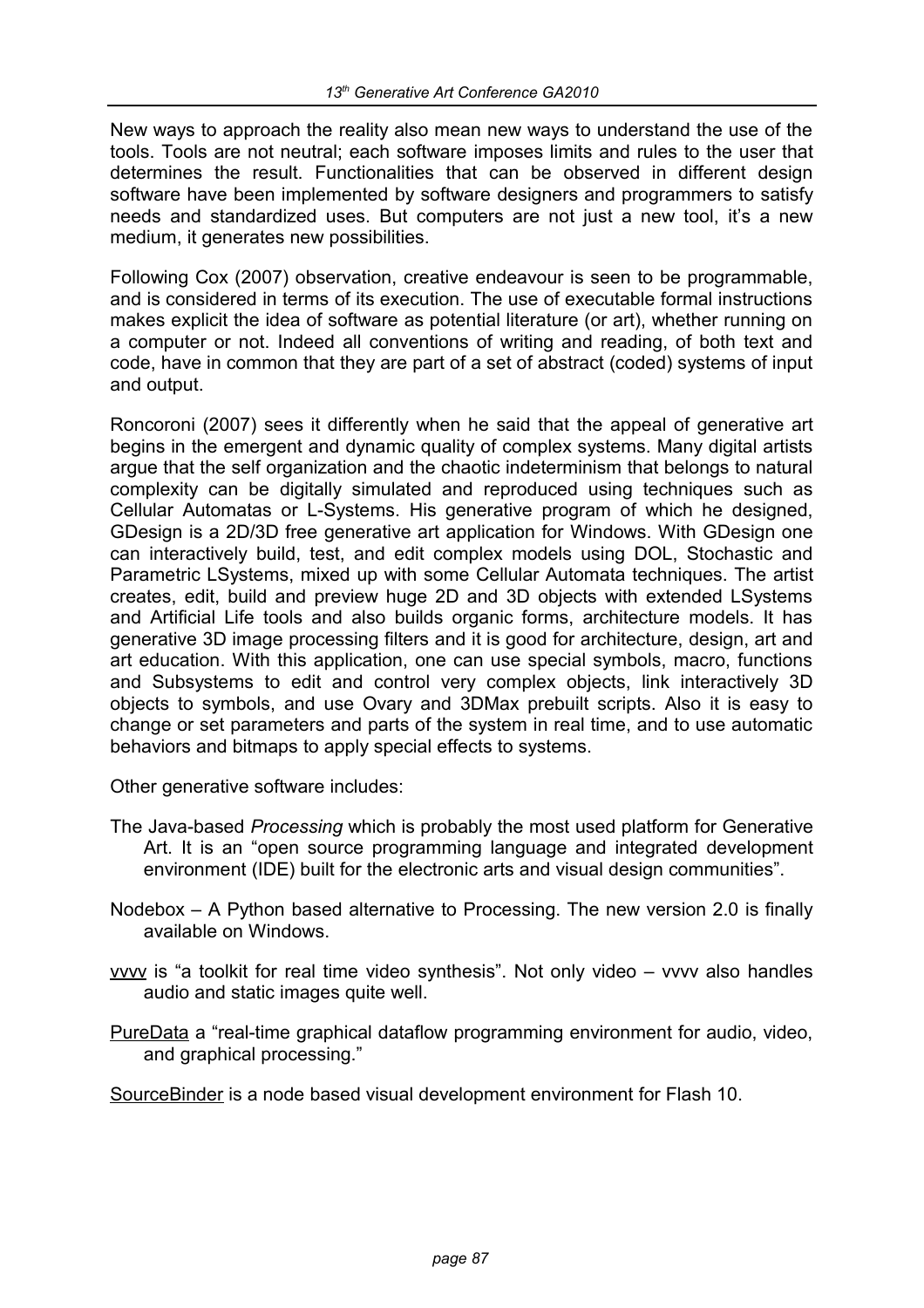

Plate 4: *Exploration of Related Points Along a Space Filling Curve #2* 11/2/2007 by Don Relyea

Don Relyea also wrote his custom software application *Space Filling Curve Art Generator* to create generative art and video. One of his generative works is the "*Exploration of Related Points along a Space Filling Curve"* in Plate 4. The application was created in Adobe Director and C++ to render the image. The main program algorithm is based on the Hilbert space filling curve, discovered by mathematician David Hilbert in the early 1900's. The program recursively draws rectangles along the curve, storing special points in a lookup table. At certain times during the execution it draws larger concentric rectangles and connects the stored special points with trailed concentric rectangles. The program accesses a color theory algorithm that manages the colors used during program execution. It can output very large detailed high resolution images.

Included is the main source code below so one can see the code manifestation of the mathematics behind this work.

on hilbert\_draw(x0, y0, xis, xjs, yis, yjs, n) --/\* n=number of recursions\*/

--/\* numsteps= number of drawing iterations between two points on the curve\*/

- --/\* x0 and y0 are coordinates of bottom left corner \*/
- $-$ /\* xis & xis are the i & i components of unit x vector  $\frac{*}{s}$
- --/\* similarly yis and yjs \*/

repeat while  $n > 0$ 

hilbert draw(x0, y0, yis/2, yjs/2, xis/2, xjs/2, n-1)

draw from to numsteps(  $point(x0+xis/2, y0+xjs/2)$ ,  $point(x0+(xis+yis)/2, y0+(xjs+yis)/2)$ , numsteps) hilbert\_draw(x0+xis/2, y0+xjs/2, xis/2, xjs/2, yis/2, yjs/2, n-1) draw\_from\_to\_numsteps( point(x0+xis/2, y0+xjs/2), point(x0+(xis+yis)/2, y0+(xjs+yjs)/2),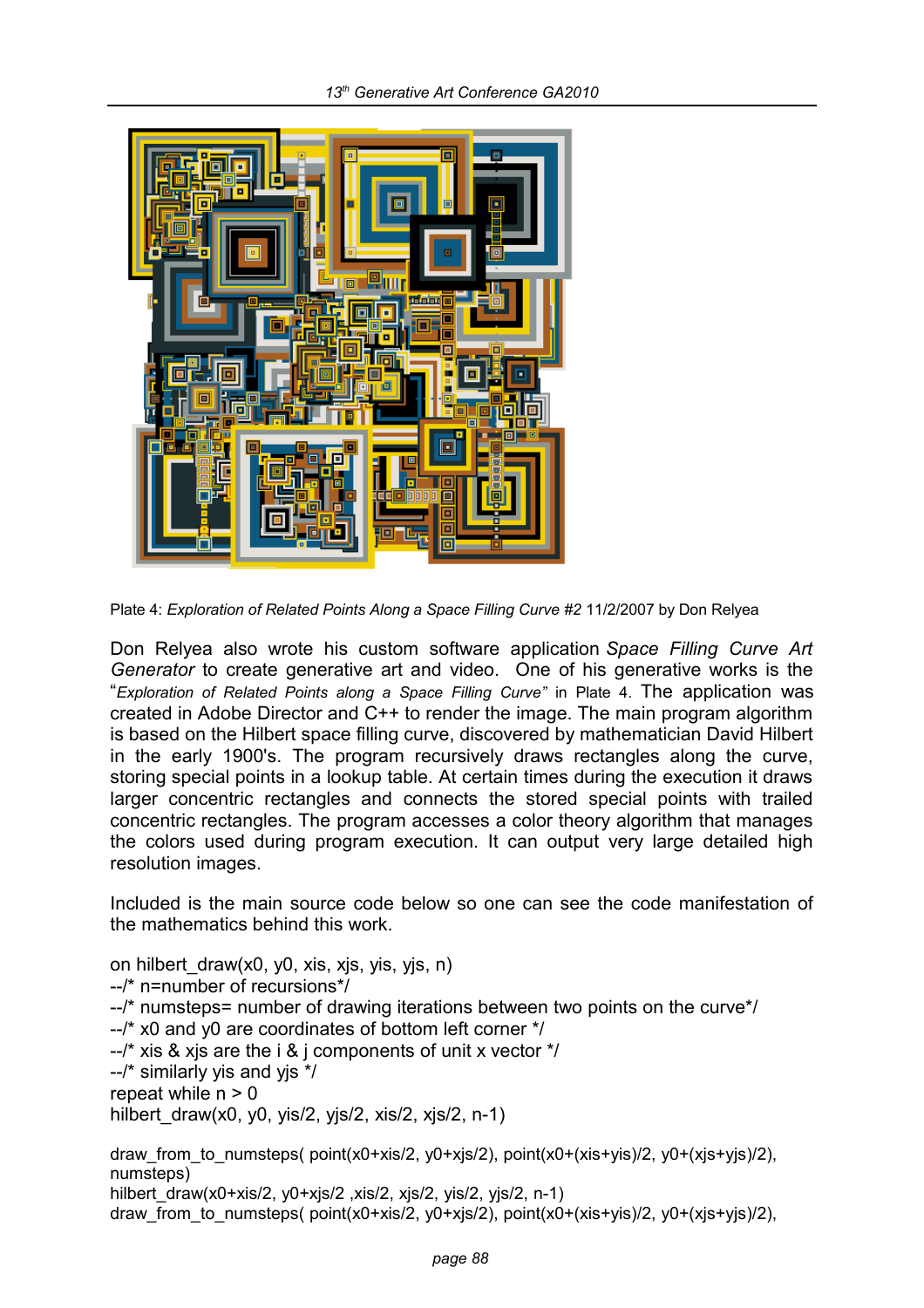numsteps) hilbert draw(x0+xis/2+yis/2, y0+(xjs/2)+(yjs/2), xis/2, xjs/2, yis/2, yjs/2,n-1) draw from to numsteps( $point(x0+(xis/2)+(yis/2), y0+(xis/2)+(yis/2))$ , point(x0+(xis+yis)/2, y0+(xjs+yjs)/2), numsteps) hilbert draw(x0+(xis/2)+yis, y0+(xjs/2)+yjs, -yis/2,-yjs/2, -xis/2, -xjs/2,n-1) draw from to numsteps( point(x0+xis/2+yis, y0+xjs/2+yjs), point(x0+(xis+yis)/2, y0+ (xjs+yjs)/2), numsteps) n=n-1 if n=0 then exit repeat end repeat end

## **GENERATIVE CREATIVITY**

When a programmer develops a generative system, they are clearly engaged in a creative act but what kind of process is being executed? An artist makes creative decisions to produce a final artwork, yet it would be futile if these decisions were the same every time. In this sense, the focus of creating generative art is not trying to achieve a balanced output, but to capture these decisions as logical structures. (Ward 2007). The computer executes these rules but never produces the same result twice. In this sense, the code could be seen to be more like the chaos mathematics used to simulate complex systems than a mathematical formula like pi. Ironically, perhaps this idea of unique execution could be seen to re-establish aura, yet the decisions the code takes to arrive at a final result are of little significance (as in the case of a random number generator, for example). Perhaps the lack of aura is maintained all the same. Invention and innovation is made possible by groups and individuals operating necessarily within social systems and specific discourses. By programming computers to undertake creative instructions, it is possible to argue for more accurate and expansive traces of creativity that suitably merge artistic subjectivity, social context with technical form. For instance, to make a system more intelligent it needs to operate socially, as with a Neural network that needs feedback in order to learn.

Emergent creative practices have sought to examine creativity in the light of scientific investigations in artificial life, simulating the characteristic processes of living things, from the operations of ecosystems and evolution to the encoding of DNA. Eduardo Kac's *Genesis*, commissioned by Ars Electronica 1999 is a striking example of this tendency. The key element of the work is the reproduction of an 'artist's gene', synthetically created by translating a sentence from the book of *Genesis* into Morse Code, and then converting the Morse Code into DNA base pairs according to a conversion principle specially developed for the work.

#### **CONCLUSION**

Lately generative art has become more accepted by the art world, being shown in galleries and even sold to collectors. As a result, some artists are moving away from the pop culture and describing their work in high art terms. For many of them, the media art scene with its political and academic bias never felt like home anyway. Generative art should be understandable without any prior knowledge of the process involved. If not, then the artist is either making art for artists, or needs to work on her presentation skills. As for the complaint that generative art is simply decorative, fit only for screensavers or wallpaper patterns, it is hardly worth answering. Such a position would invalidate most of art history